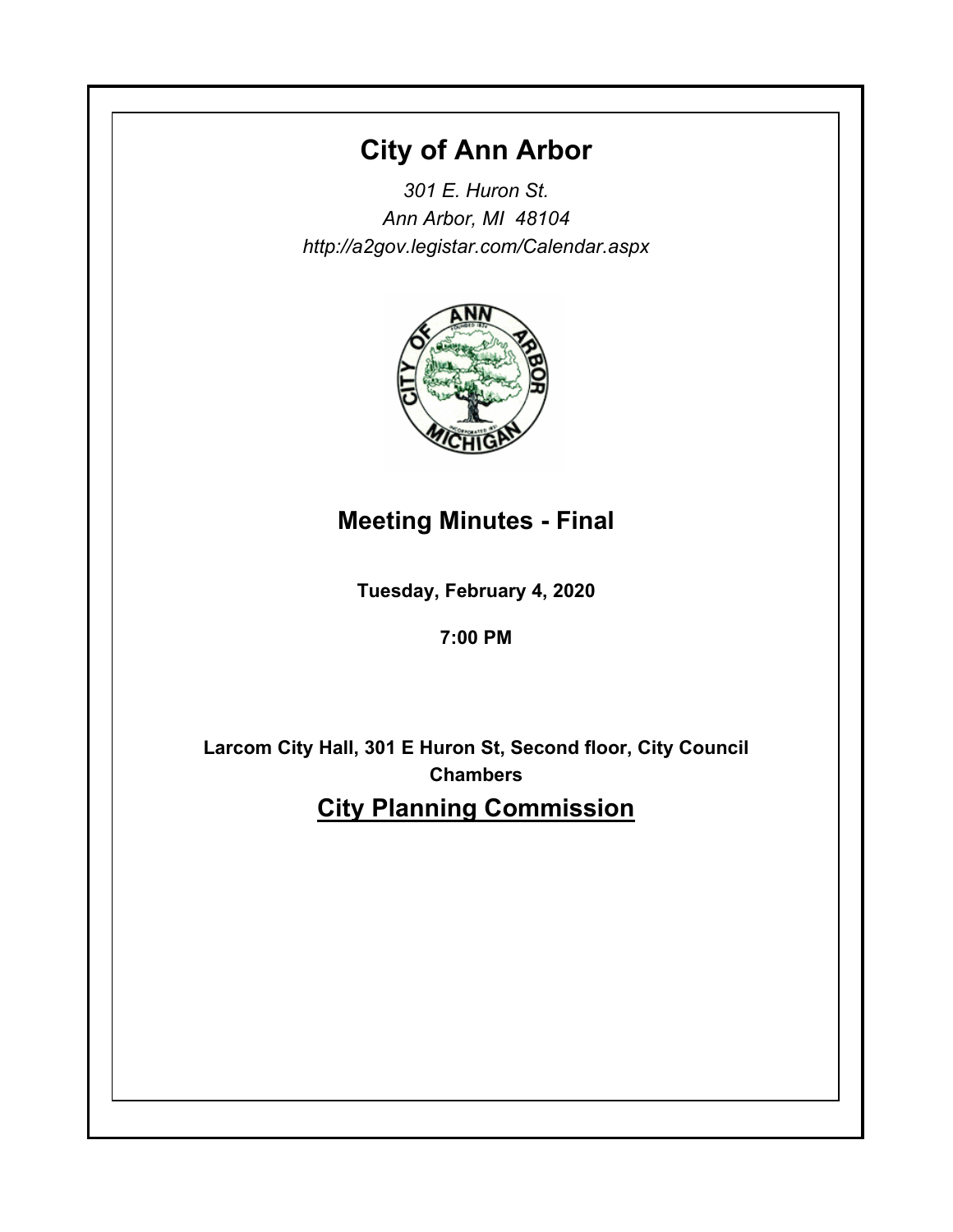Commission public meetings are held the first and third Tuesday of each month. Both of these meetings provide opportunities for the public to address the Commission. All persons are encouraged to participate in public meetings. Citizens requiring translation or sign language services or other reasonable accommodations may contact the City Clerk's office at 734.794.6140; via e-mail to: cityclerk@a2gov.org; or by written request addressed and mailed or delivered to: City Clerk's Office, 301 E. Huron St., Ann Arbor, MI 48104. Requests need to be received at least two (2) business days in advance of the meeting. Planning Commission meeting agendas and packets are available from the Legislative Information Center on the City Clerk's page of the City's website (http://a2gov.legistar.com/Calendar.aspx) or on the 1st floor of City Hall on the Friday before the meeting. Agendas and packets are also sent to subscribers of the City's email notification service, GovDelivery. You can subscribe to this free service by accessing the City's website and clicking on the 'Subscribe to Updates' envelope on the home page.

## **1 CALL TO ORDER**

*Chair Alex Milshteyn called the meeting to order at 7:00 p.m.*

## **2 ROLL CALL**

*City of Ann Arbor City Planner, Jill Thacher, called the roll.*

| <b>Present</b> 8- | Briggs, Mills, Milshteyn, Gibb-Randall, Ackerman, Sauve, |
|-------------------|----------------------------------------------------------|
|                   | Abrons, and Hammerschmidt                                |

**Absent** 1 - Woods

## **3 INTRODUCTIONS**

*None.*

## **4 APPROVAL OF AGENDA**

**Moved by Gibb-Randall, seconded by Mills, and approved unanimously as presented.**

## **5 MINUTES OF PREVIOUS MEETING**

**[20-0200](http://a2gov.legistar.com/gateway.aspx?M=L&ID=24236)** January 22, 2020 City Planning Commission Meeting Minutes

**Moved by Abrons, seconded by Gibb-Randall, approved unanimously as presented and forwarded to the City Council.**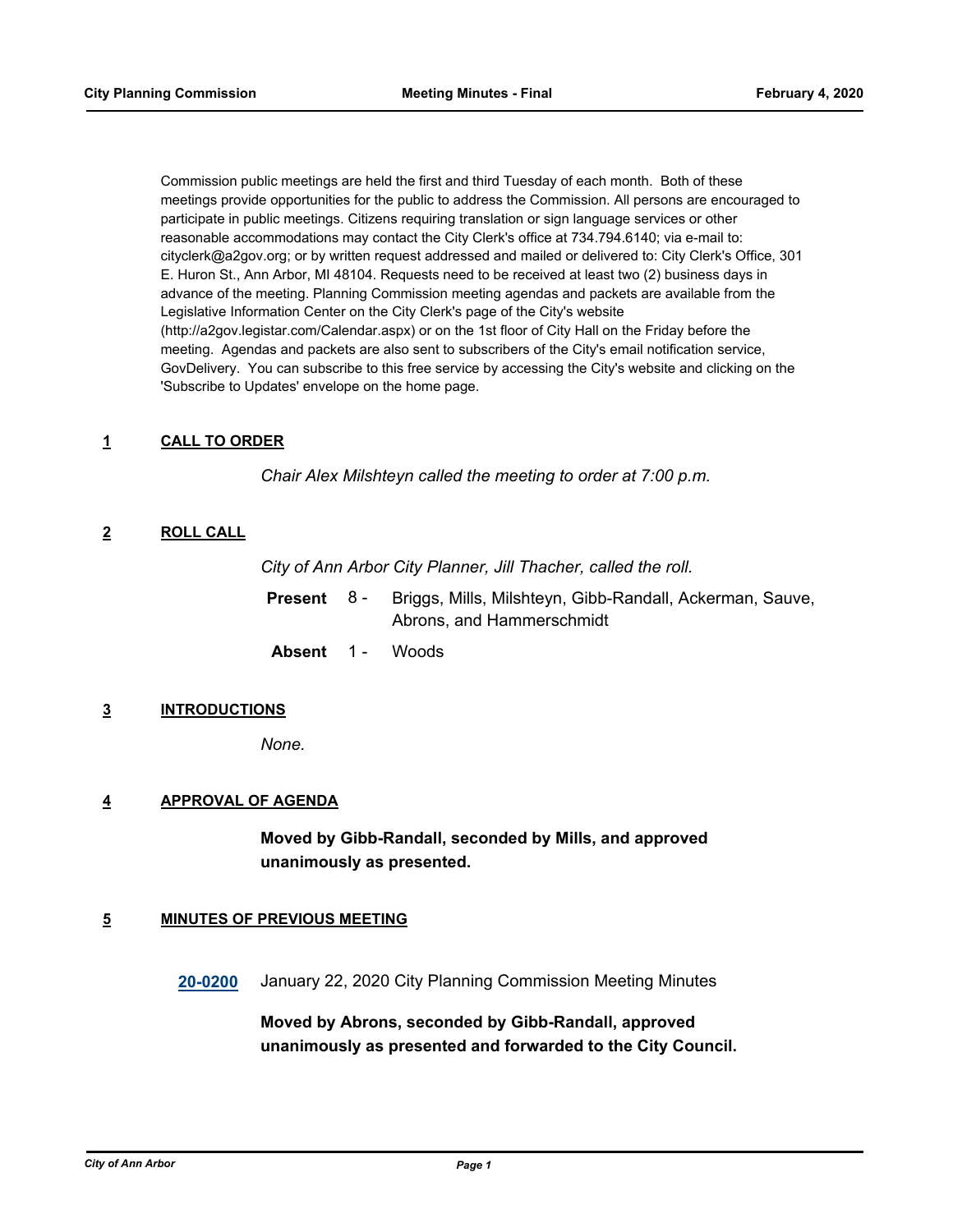## **6 REPORTS FROM CITY ADMINISTRATION, CITY COUNCIL, PLANNING MANAGER, PLANNING COMMISSION OFFICERS AND COMMITTEES, WRITTEN COMMUNICATIONS AND PETITIONS**

#### **6-a City Council**

*Councilmember Zach Ackerman reported that 2260 Traver Road, a single-family parcel, was annexed into the City.*

#### **6-b Planning Manager**

*No Report.*

## **6-c Planning Commission Officers and Committees**

*Commissioner Shannon Gibb-Randall provided information on the Climate Summit, taking place on February 22, 2020 at Pioneer High School.* 

*Commissioner Sara Mills reported that the Ordinance Revisions Committee met the previous week, where two items of business were allowing solar on carports and Planned Project Modification requirements.*

## **6-d Written Communications and Petitions**

**[20-0201](http://a2gov.legistar.com/gateway.aspx?M=L&ID=24237)** Various Correspondence to the City Planning Commission

## **Received and Filed**

## **7 AUDIENCE PARTICIPATION (Persons may speak for three minutes about an item that is NOT listed as a public hearing on this agenda. Please state your name and address for the record.)**

## *AUDIENCE PARTICIPATION*

*Noah Hoffman, (Address Unknown), discussed short term rental regulation within the city, explaining events taken place regarding resident activities, city staff activities, and City Council activities. He discussed short term rental regulation for non-owner-occupied rentals, explaining that information prepared by consultants did not include examples from communities where that type of regulation is successful. He expressed concern with legislation that would ban non owner occupied short term rentals.*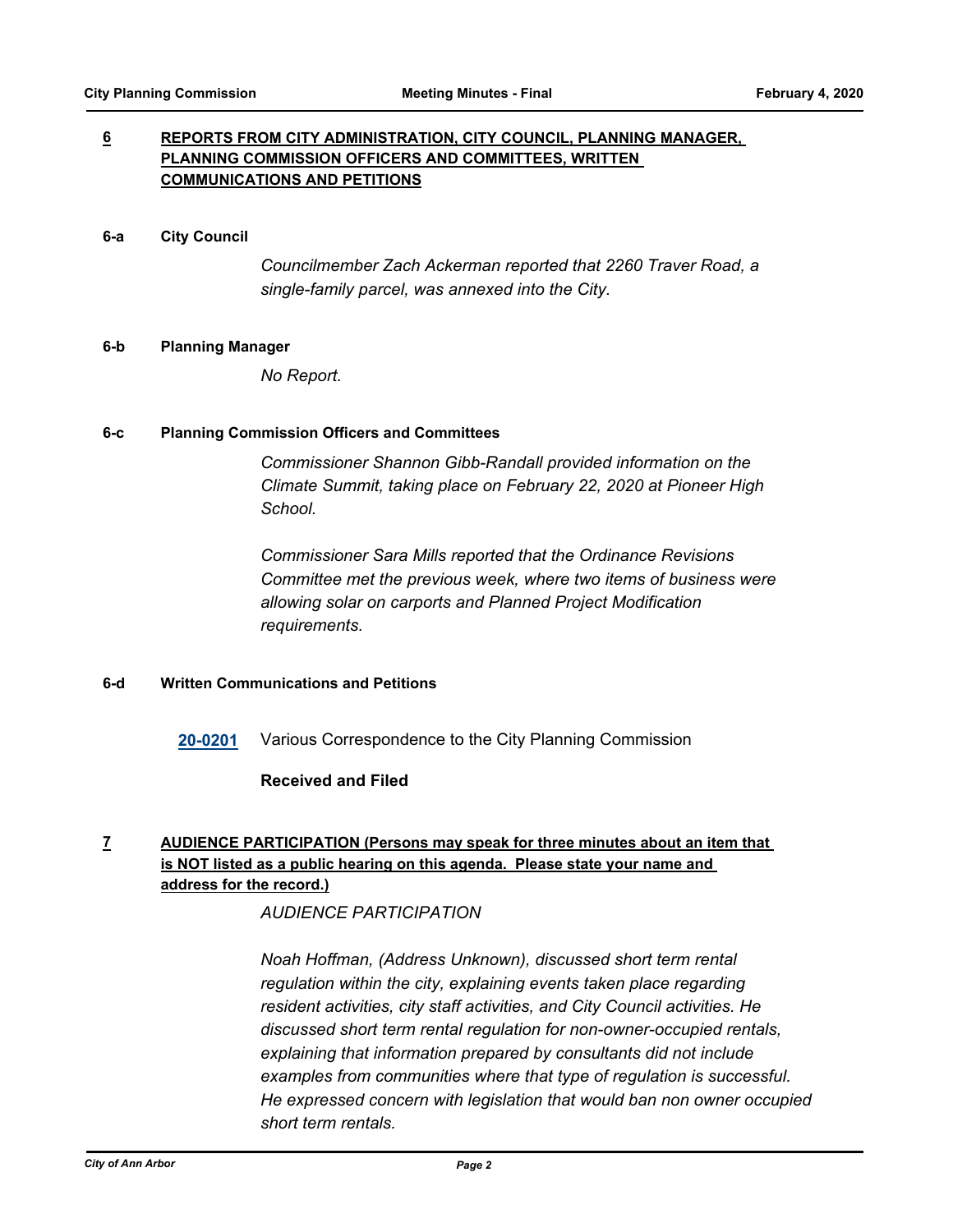*Jeff (Last Name Unknown), 111 North Ashley Street, Ann Arbor, explained that he is a resident Physician l at the University of Michigan, he explained that after moving to Ann Arbor, for the first few weeks he and his family stayed in an Airbnb while looking for an apartment. He explained that Airbnbs serve the community by providing housing for medical students who come to Ann Arbor for two to four-week rotations, he explained that students who are new to the area appreciate the convenience of renting an Airbnb that is close to the hospital, especially because of the long hours worked. He explained that patients are served by Airbnbs also, he explained that every day he treats patients from hours away, and that Airbnbs are used when patients are preparing for major surgeries and life changing procedures, and the allowance for privacy*

*Carol Skala, 1524 Marian Avenue, Ann Arbor, asked the Planning Commission to consider how difficult enforcement would be, registration system, staff, concerns with zoning, she requested that the city look to other communities who are successful in their undertaking of short-term rentals.* 

*Tom Stulberg, Lowertown resident, discussed that a lawsuit against the city is being resolved. He discussed the Campus Business zoning category.* 

*Nick Wilkinson, 1115 Fountain Street, Ann Arbor, explained that he owns one full time short term rental property and that he has good relationships with the neighbors, he described that short-term rentals are a profitable business that allows him to stay home with his new daughter. He explained that he supports regulation, and that housing affordability is an issue in the community, which is why he has considered turning other properties into short term rentals, because a traditional tenant situation is not as profitable.* 

*Alex Gross, 758 South Maple Street, Ann Arbor, expressed concern for short term rental ban, explaining that people make investments based on what's allowed, and people work hard, and that he came to make a personal appeal to request than Ann Arbor not become one of the most restricted.* 

*Seeing no further speakers, Chair Milshteyn closed Audience Participation.*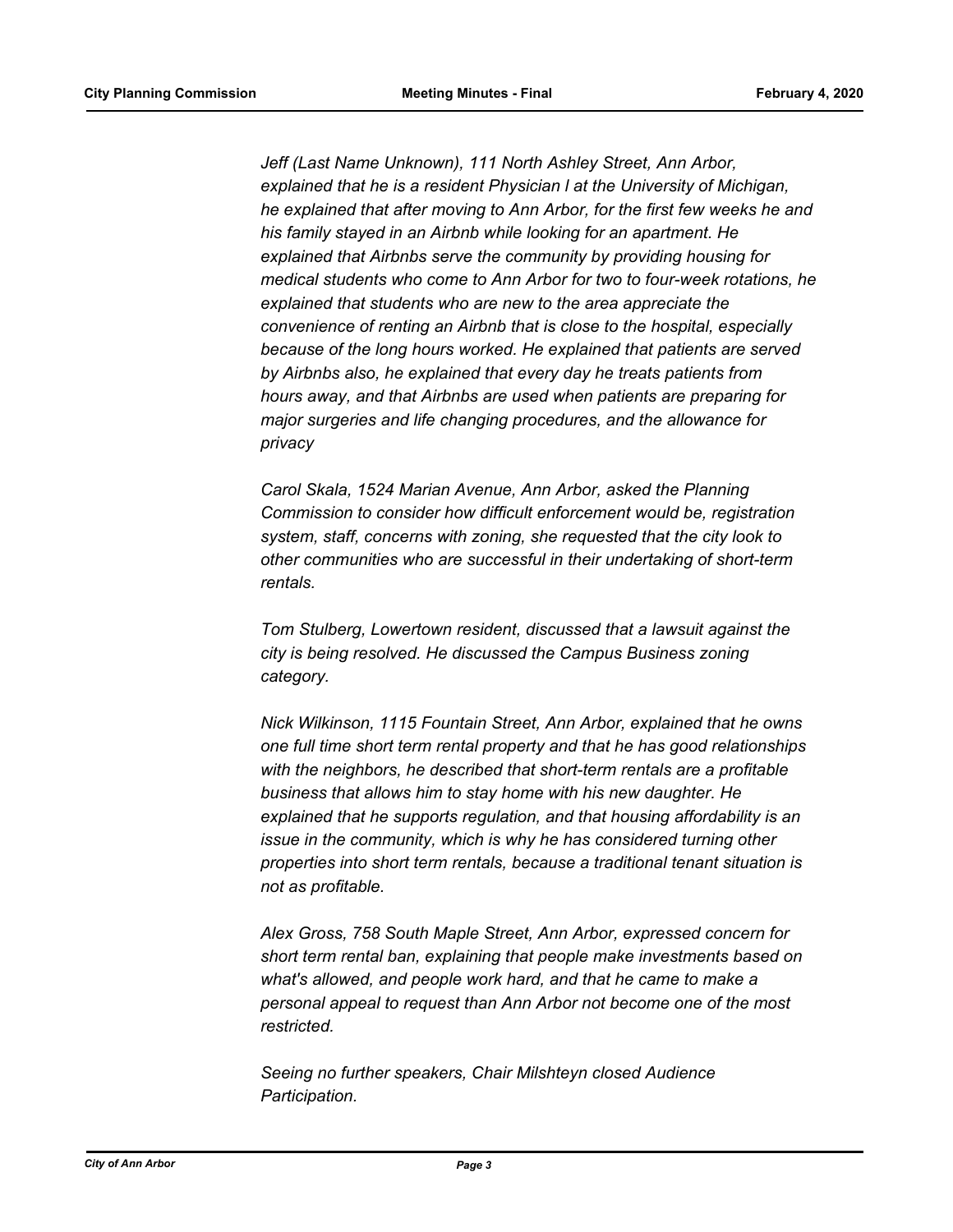## **8 PUBLIC HEARINGS SCHEDULED FOR NEXT BUSINESS MEETING**

**[20-0202](http://a2gov.legistar.com/gateway.aspx?M=L&ID=24238)** Public Hearings Scheduled for the February 20, 2020 Planning Commission Meeting

#### **Received and Filed**

## **9 REGULAR BUSINESS - Project Presentation, Staff Report, Public Hearing and Commission Discussion on Each Item**

**9-a [20-0203](http://a2gov.legistar.com/gateway.aspx?M=L&ID=24239)** The Garnet Planned Unit Development and Site Plan for City Council Approval - A proposal to rezone this 0.20-acre parcel from C1B (Community Convenience Center) to Planned Unit Development (PUD) to construct a 10-unit condominium building with fourteen lower level parking spaces at 325 East Summit Street. Staff Recommendation: Denial

*Brad Moore, Architect for the project, presented the proposed project.* 

*Thacher presented the staff report.* 

*PUBLIC HEARING*

*Chris Crocket, 506 E Kingsley Street, Ann Arbor and president of the Old Fourth Ward Association, explained that she is speaking on behalf of the association. She explained that the members of the board unanimously voted to support the project, and are in favor of it being built. She inquired about the reasoning for staff's recommendation for denial and interpreting the PUD standards.* 

*Julie Ritter, 920 Catherine, Ann Arbor, expressed support for approval for the project, discussed the proposed public benefit, possible reasons for staff recommendation.* 

*Tom Stullberg, 1202 Traver Street, Ann Arbor discussed the Campus Business Zoning District, his personal experience with development, and zoning changes.*

*Zoning District, his personal experience with development, and zoning changes.*

*Moore explained that C1A zoning would not be approved by City Council, and that the developer has already pursued that route. He further explained the public health benefit of contamination remediation, as well*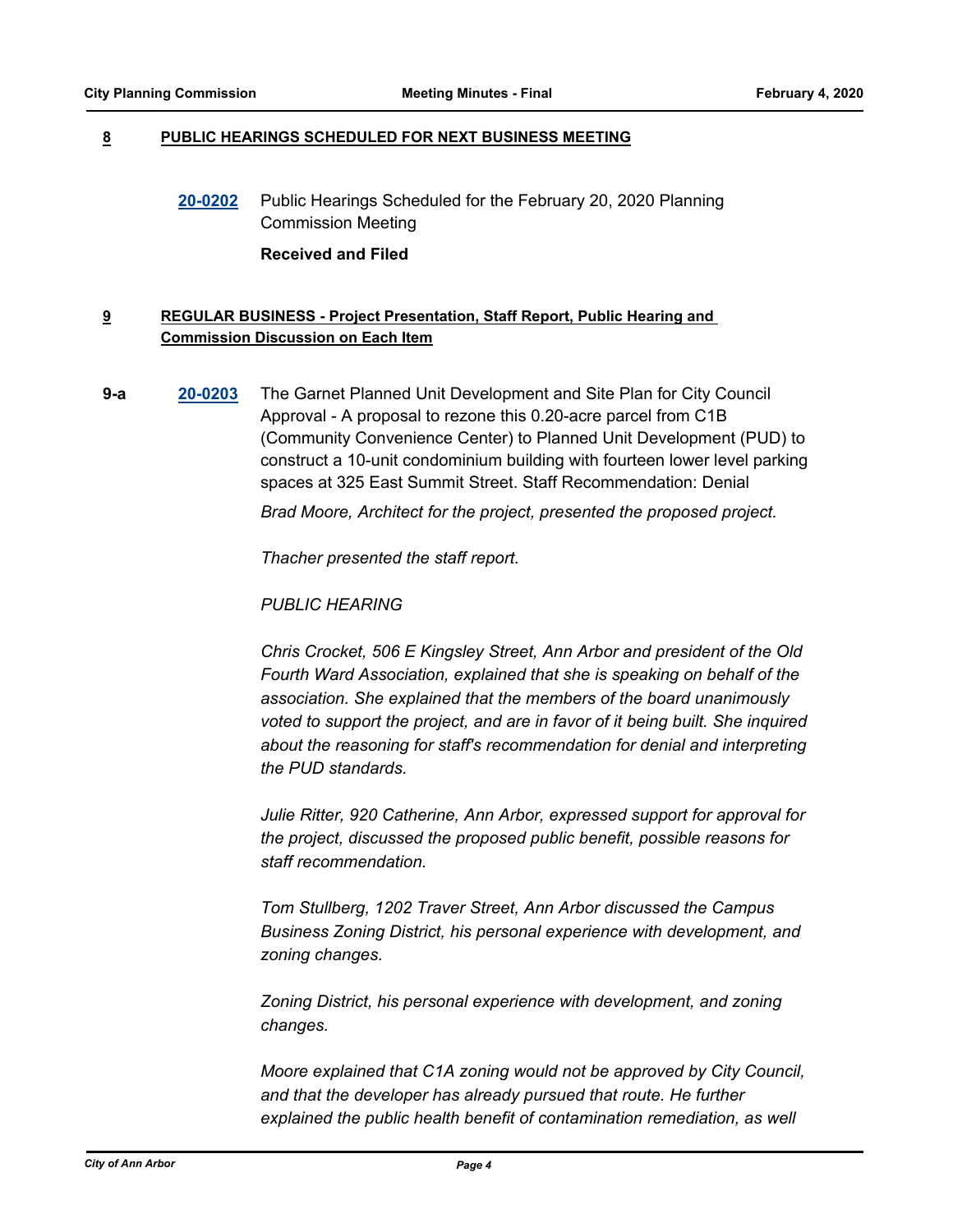*as other beneficial aspects. He also discussed affordable housing, explaining that the developer has proposed a contribution.* 

*Seeing no further speakers, Chair Milshteyn closed the Public Hearing.*

*Brad Moore, Architect for the project, presented the proposed project.* 

*Thacher presented the Staff Report.*

*PUBLIC HEARING*

*Brad Moore, Architect for the project, presented the proposed project.* 

*Thacher presented the staff report.* 

## *PUBLIC HEARING*

*Chris Crocket, 506 E Kingsley Street, Ann Arbor, and president of the Old Fourth Ward Association, explained that she is speaking on behalf of the association. She explained that the members of the board unanimously voted to support the project and are in favor of it being built. She inquired about the reasoning for staff's recommendation for denial and interpreting the PUD standards.* 

*Julie Ritter, 920 Catherine, Ann Arbor, expressed support for approval for the project, discussed the proposed public benefit, possible reasons for staff recommendation.* 

*Tom Stulberg, 1202 Traver Street, Ann Arbor discussed the Campus Business Zoning District, his personal experience with development, and zoning changes.*

*Moore explained that C1A zoning would not be approved by City Council, and that the developer has already pursued that route. He further explained the public health benefit of contamination remediation, as well as other beneficial aspects. He also discussed affordable housing, explaining that the developer has proposed a contribution.* 

*Seeing no further speakers, Chair Milshteyn closed the Public Hearing.*

*COMMISSION DISCUSSION*

*Ackerman explained that Ann Arbor has a professional civil service in*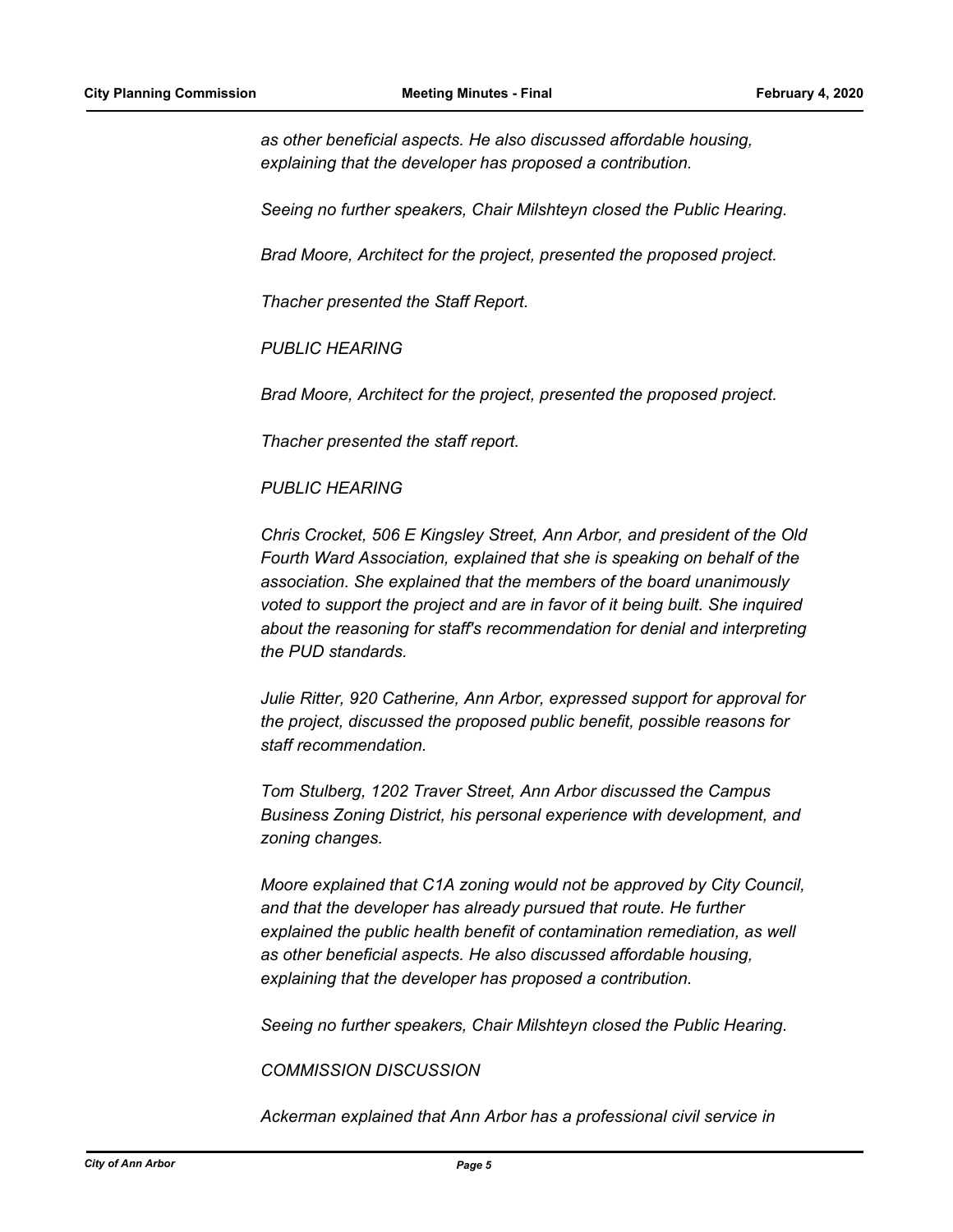*Ann Arbor who do their jobs exceedingly well, and in response to the direction of the elected body, City Council. He explained that Planning Staff attempted to get the project to the finish line, and City Council, a group of elected officials, voted it down, giving this very direction. He expressed support for the project due to the location, design, materials, and contamination remediation.* 

*Mills agreed with Ackerman, expressing support for the project, citing remediation and green features. She inquired about the affordable housing contribution.* 

*Thacher explained the calculation.* 

*Mills discussed the affordable housing contribution calculation, inquiring about the correct calculation.* 

*Thacher clarified that the affordable housing contribution offered by the developer was gathered from prior City Council resolution language.*

*Moore explained that the proposed contribution amount is what works for his client, not what is currently required.* 

*Thacher explained that code was not changed, that City Council had clarified the method.* 

*Mills expressed that the project proposed more than is required, and that the affordable housing component needs to be worked out.* 

*Moore explained that the contribution proposed is the highest possible for the developer.* 

*Chair Milshteyn clarified that the proposed amounts are what is to be voted on.* 

*Commissioner Ellie Abrons inquired about the contribution required vs. the contribution provided.* 

*Thacher explained that although the applicant is offering a different contribution, the Planning Commission is voting on the contribution required by City Code, because the Planning Commission cannot change the contribution requirements.* 

*Abrons asked Moore if he still wants the Planning Commission to vote*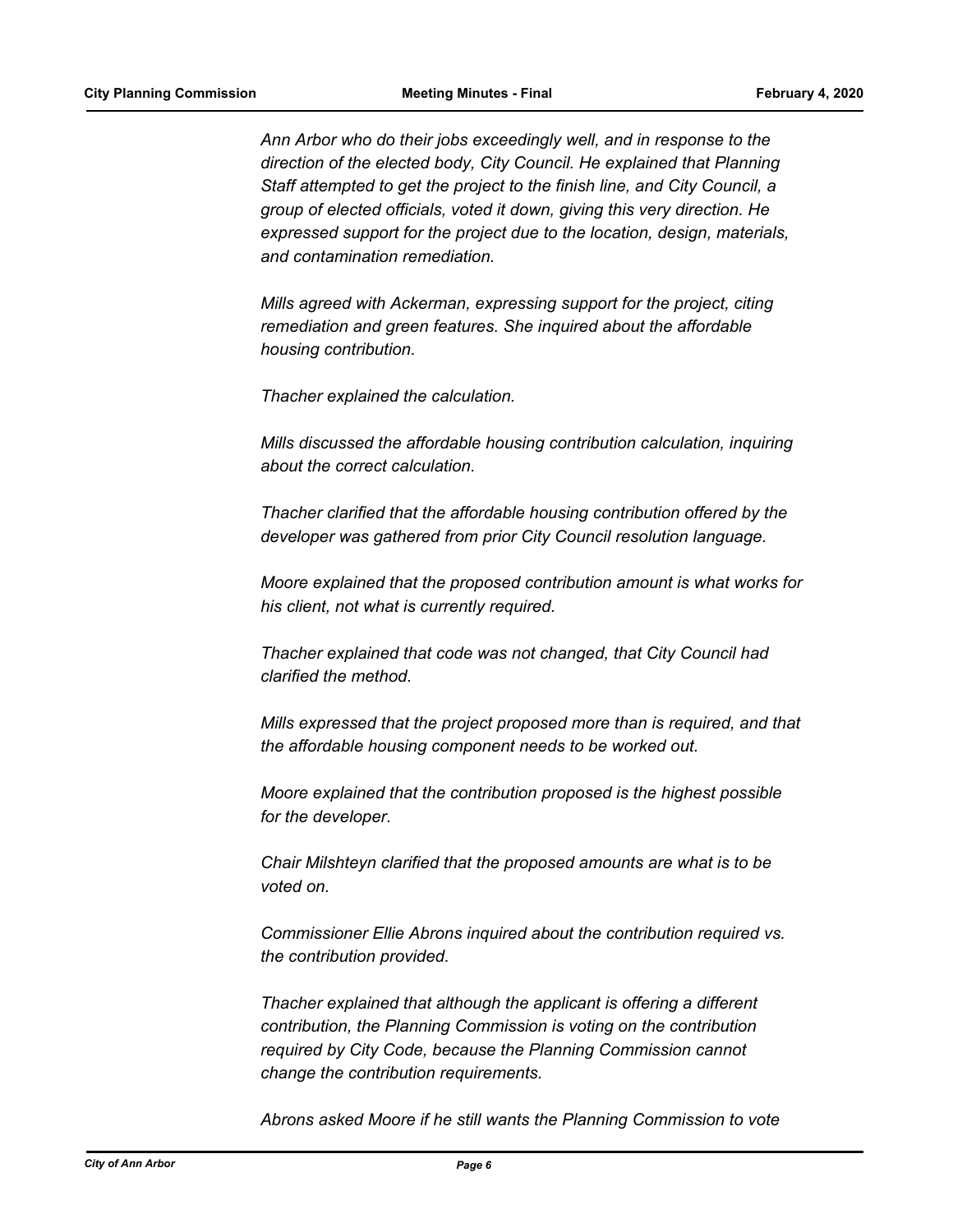*despite the conflicting contribution amounts.* 

*Moore answered, yes.* 

*Abrons discussed the existing C1B zoning of the site, discussing the height limit as it relates to the proposed project. Abrons clarified that the applicant sought a different zoning prior, and PUD zoning now, in order to build a taller building.* 

*Moore answered, yes, and explained that the request is due to the floor area limit.* 

*Ackerman discussed allowing projects already in the pipeline being included under the old code interpretation.* 

*Thacher answered that the project was not submitted before the resolution went into effect.* 

*Moore explained that meetings took place on August 23, 2019, October 15, 2019 and was applied for on November 19, 2019.* 

*Ackerman inquired about consulting with the Attorney's Offfice about project acceptance.* 

*Thacher answered that the item can be looked at by the attorney's office.* 

*Mills expressed support for the attorney's office to interpret the application deadline as it relates to the proposed project, and expressed concern regarding setting precedent.* 

*Commissioner Erica Briggs inquired about remediation at the site.* 

*Thacher explained that remediation is a benefit, but in this case, specifics haven't been provided. She explained that the green roof that is provided allows the project to meet the minimum threshold for storm water, and that due to the contamination, it is not considered an additional benefit to the project because it is meeting the standard. Thacher explained that if remediation were proposed as a PUD benefit and more information was supplied about it, City Staff would review to determine eligibility.* 

*Moore explained that the project can exist without the green roof. He explained that the the contaminated soils will be removed and then a vapor barrier will be installed. He explained that non residential uses*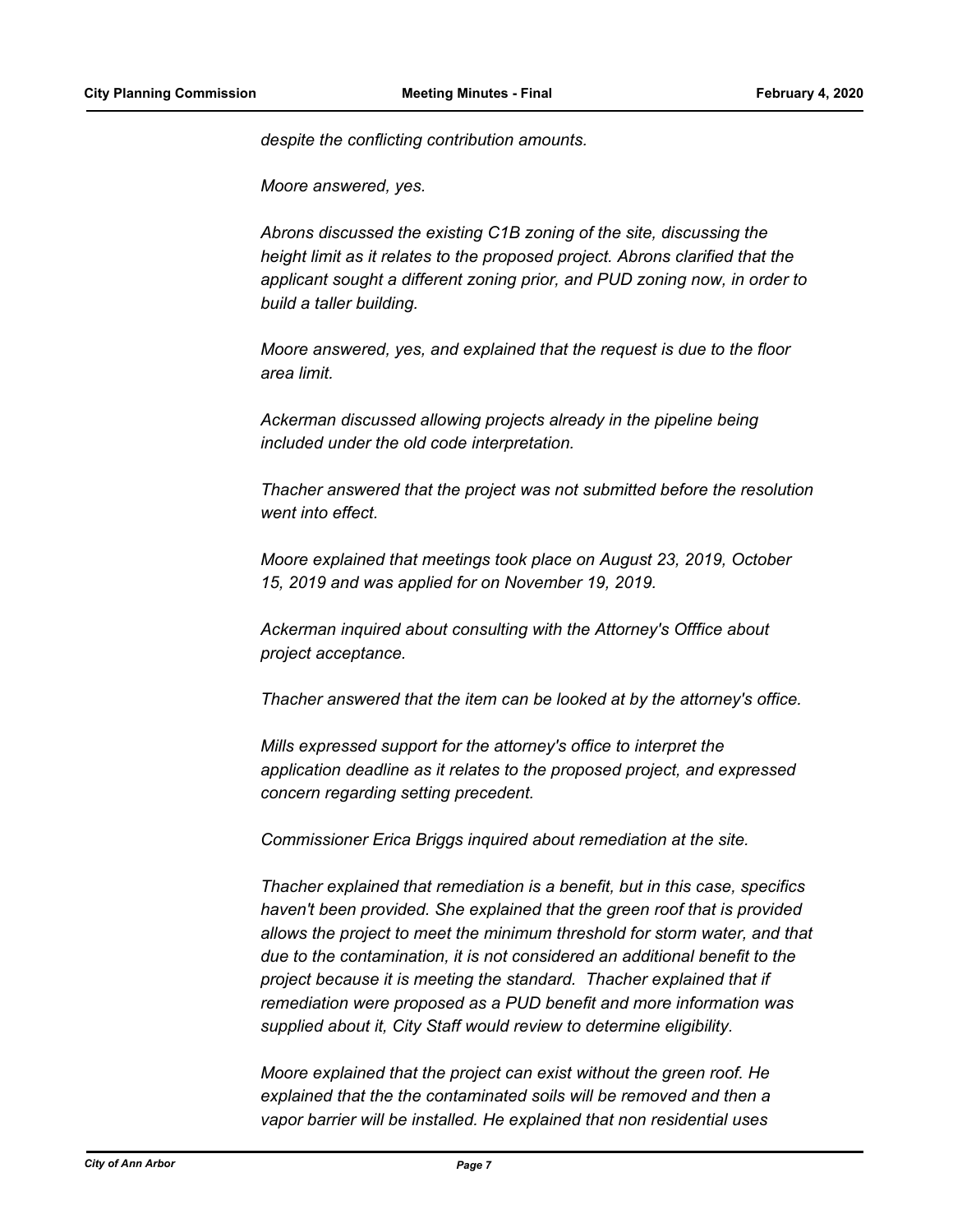*allow different contamination levels.* 

*Briggs expressed support for the proposed project.* 

*Commissioner Shannon Gibb Randall discussed green roofs and discussed their insulating qualities. Gibb Randall expressed support for the working session meeting date to allow the applicant to qualify for the prior calculation interpretation.* 

*Commissioner Lisa Sauve agreed and expressed support for evaluating the application dates.* 

*Sauve and Thacher discussed PUD zoning as it relates to possible future rezoning efforts.* 

*Mills discussed the implications of approving a PUD that is not possible for a developer to develop.* 

*Commissioner Sara Hammerschmidt clarified the PUD process and discussed the public benefit offered by the applicant.* 

*Chair Milshteyn explained the staff recommendation of denial, and expressed support for the interpretation. Milshteyn expressed support for the project, and explained that he hopes that City Council chooses to approve the proposed project.* 

*Abrons discussed the PUD public benefit requirements. Explaining that the public benefit shall be one that could not be achieved under any other zoning classification. She explained that the density could not be achieved under any other zoning classification other than C1A, which City Council denied. Abrons explained further that the density offered is the public benefit proposed.*

**On a roll call vote, the vote was as follows with the Chair declaring the motion passed.**

- **Yeas:** Erica Briggs, Sarah Mills, Alex Milshteyn, Shannan Gibb-Randall, Zachary Ackerman, Elizabeth Sauve, Ellie Abrons, and Sara Hammerschmidt Yeas:  $8 -$
- **Nays:** 0
- **Absent:** 1 Wendy Woods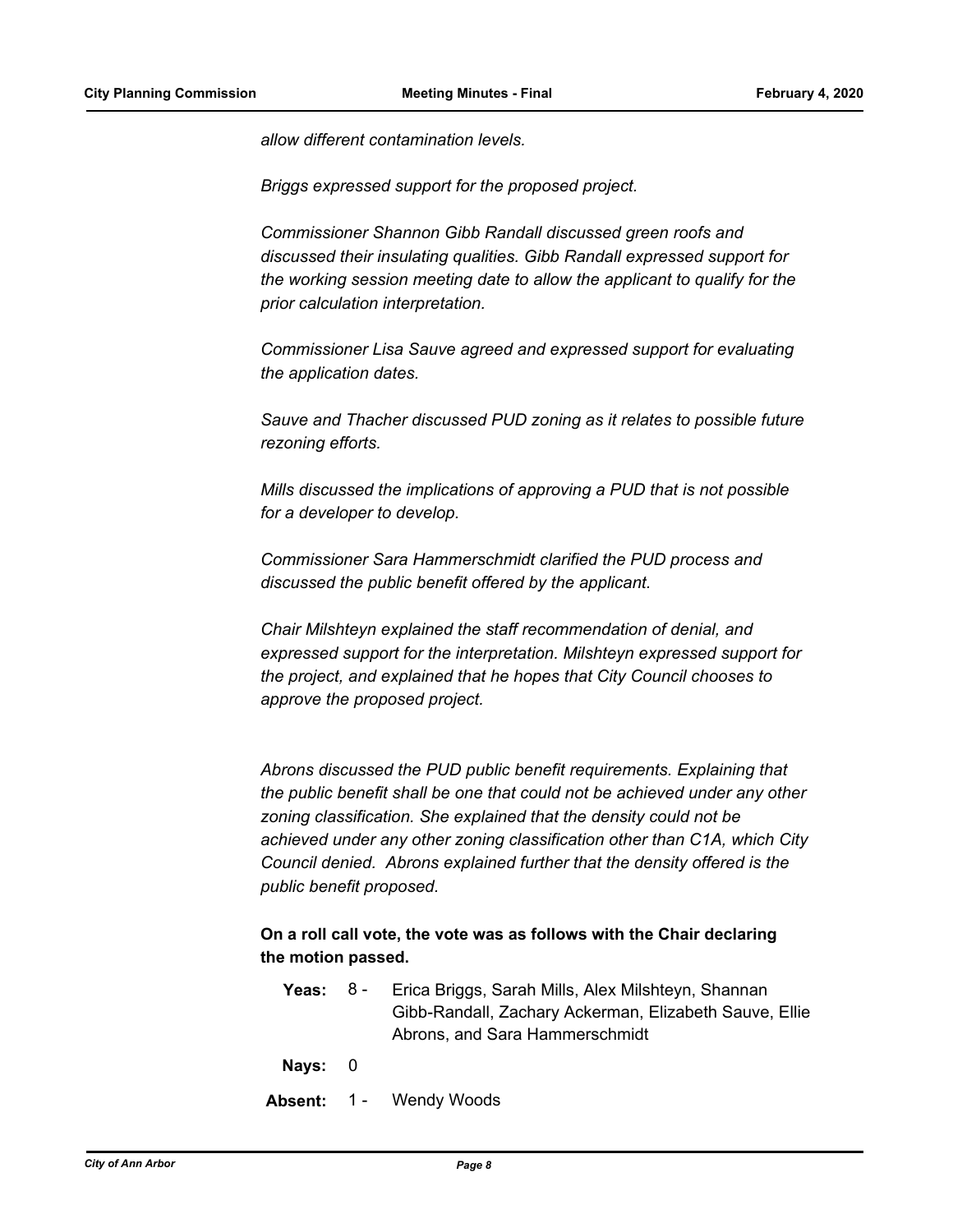**9-b [20-0204](http://a2gov.legistar.com/gateway.aspx?M=L&ID=24240)** An amendment to Chapter 55 Unified Development Code, Sections 5.29.6 Site Plans, 5.29.7 Area Plans, and 5.29.8 Required Plan Information, to reorganize required information for site plans and special exception uses. No substantive code changes are proposed. Staff Recommendation: Approval

*Thacher presented the Staff Report.* 

*PUBLIC HEARING*

*Seeing no speakers, Chair Milshteyn closed the Public Hearing.*

**Moved by Commissioner Mills, seconded by Commissioner Sauve, that the Ann Arbor City Planning Commission hereby recommends that the Mayor and City Council approve the February 4, 2020 drafted amendments to Chapter 55 Unified Development Code, Section 5.29.6 Site Plan and 5.29.7 Area Plans, and add a new section 5.29.8 Required Plan Information, to reorganize code requirements for all types of Site Plans and Area Plans.**

## *COMMISSION DISCUSSION*

*Briggs inquired about making more substantive changes, as they relate to the Transportation Plan.* 

*Thacher explained that the process is similar and that she isn't aware of any discussions regarding code changes and the Transportation Plan.* 

*Gibb-Randall expressed appreciation for the reorganization.*

**On a voice vote, the vote was as follows with the Chair declaring the motion passed.**

- **Yeas:** Erica Briggs, Sarah Mills, Alex Milshteyn, Shannan Gibb-Randall, Zachary Ackerman, Elizabeth Sauve, Ellie Abrons, and Sara Hammerschmidt Yeas:  $8 -$
- **Nays:** 0

**Absent:** 1 - Wendy Woods

**9-c [20-0205](http://a2gov.legistar.com/gateway.aspx?M=L&ID=24241)** 1780 Scio Church Road Annexation and Zoning (Lorenz) for City Council Approval - A request to annex this 0.74-acre parcel from Ann Arbor Township into the City of Ann Arbor and zone it R1C (Single-Family Residential). No change to existing use; residence needs access to City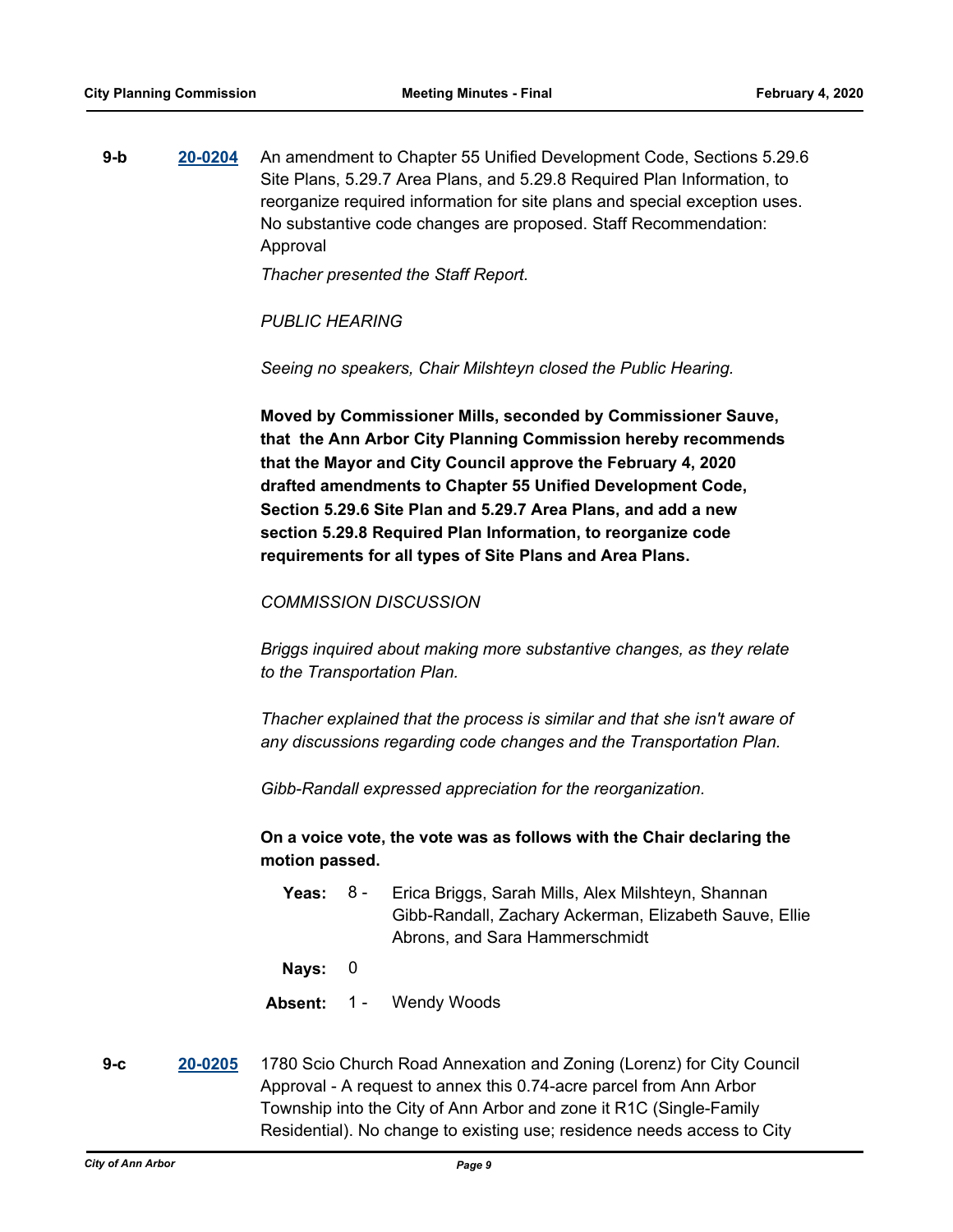#### utilities.

*Thacher presented the Staff Report.* 

*PUBLIC HEARING*

*Sara Lorenz, property owner, explained that her property was one of the parcels included in the package submitted to the State of Michigan as a City Initiated annexation, and unfortunately, the state denied the annexation. She requested that the Commission approve the annexation and rezoning.* 

*Seeing no speakers, Chair Milshteyn closed the Public Hearing.*

**Moved by Mills, seconded by Abrons, that the Ann Arbor City Planning Commission hereby recommends that the Mayor and City Council approve the Copozzo Annexation and R1C (Single- Family Dwelling District) Zoning.**

## *COMMISSION DISCUSSION*

*Gibb-Randall discussed the property line and the fence discrepancy, referencing a communication submitted by a neighboring property owner.* 

*Thacher explained that based on the information received, it appears that the fence is on the neighbor's property line.*

*Lorenz explained that there has been a survey done recently and if a fence needs to be removed, then that can take place at the same time as other construction.* 

*Mills explained that non-conforming buildings on an annexed property become nonconforming.* 

*Briggs welcomed Lorenz to the City.* 

*Milshteyn inquired about whether or not the proposed parcel can be divided.* 

*Thacher answered that it could be divided.*

**On a roll call vote, the vote was as follows with the Chair declaring the motion passed.**